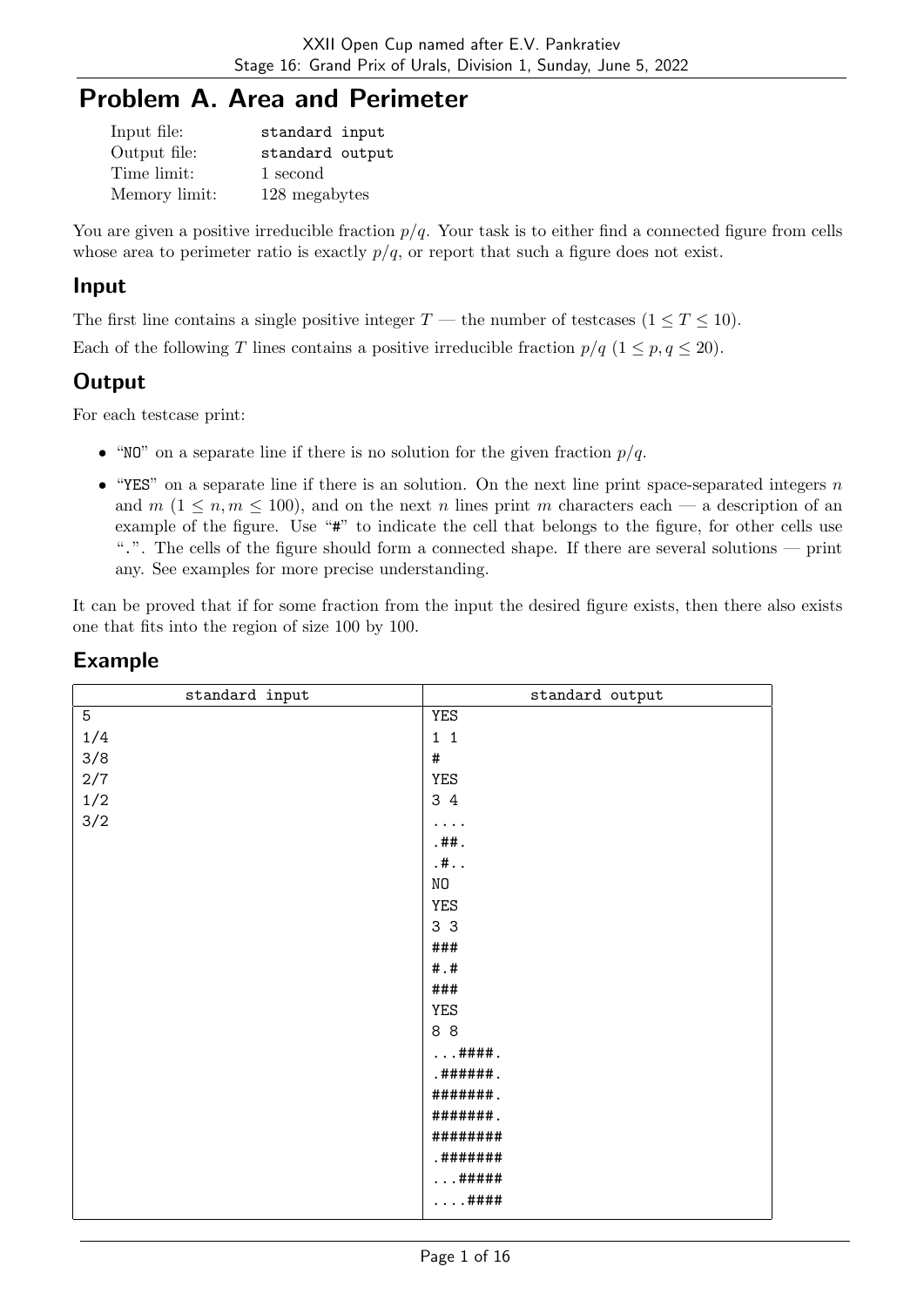## Problem B. Boarding

| Input file:   | standard input  |
|---------------|-----------------|
| Output file:  | standard output |
| Time limit:   | 1 second        |
| Memory limit: | 128 megabytes   |

The airline company "Berland Airlines" has recently started offering its customers a new service. For a small additional fee, a passenger can check in electronically for a flight instead of queuing at the check-in desk at the airport. In this case, the passenger can choose a seat in the aircraft cabin in advance. At the check-in counter, the seats are distributed randomly from those that were not occupied by passengers who passed electronic registration.

As you know, many people travel in groups. The airline company knows each group because, for example, when buying tickets via the Internet, these groups of people make a purchase with one order for several people. The company's management wants to gently motivate customers to use the new service. To this end, it was decided to distribute seats in the cabin for those customers who refused electronic registration in such a way that no two people from any group would sit side by side.

Seats in the cabin are arranged in n rows, each of which has 6 seats labeled  $A, B, C, D, E$  and F from left to right. Between places  $C$  and  $D$  there is a passage that crosses all rows of the seats. Thus, a pair of places that are located in the same row and are labeled with one of the pairs  $(A, B)$ ,  $(B, C)$ ,  $(D, E)$ , or  $(E, F)$  are considered neighbour.

You know about each place whether it is occupied by a client who has passed electronic registration or not. You also know the number of client groups k that refused electronic registration, for each group you know the number of people in the group  $a_i$   $(1 \leq i \leq k)$ . Your task is to distribute these passengers in such a way that any two people from the same group sit in seats that are not neighbour. Or determine that such a seating arrangement is impossible.

#### Input

The first line contains an integer  $n (1 \le n \le 50)$ .

Then there are n lines describing the seats in the aircraft cabin. Each of these lines is of the form "ABC DEF", where the letters from A to F are from the set  $\{\text{``X''}, \text{``.''}\}\$ , where "X" means that the corresponding seat is occupied, " $\cdot$ " — it is free.

The next line contains an integer  $k$  ( $1 \leq k \leq 26$ ).

The last line contains k integers  $a_i$   $(1 \le a_i \le 6n, 1 \le i \le k)$ .

It is guaranteed that  $\sum a_i$  does not exceed the number of unoccupied seats.

## **Output**

In the first line print "YES" or "NO" (without quotes) depending on whether the desired seating arrangement exists or not.

If the seating arrangement exists — additionally output n lines: the desired seating arrangement. These n lines should repeat the description of the aircraft cabin seats from the input, where some characters "." should be replaced with small latin letters, which determine the group of the person occupied this seat. For the first group, use "a", for the second one — "b", and so on. The total number of "a" letters used should be  $a_1$ , the total number of "b" letters —  $a_2$ , and so on. No two identical letters should be adjacent. See examples for more precise understanding.

If there are several solutions — print any of them.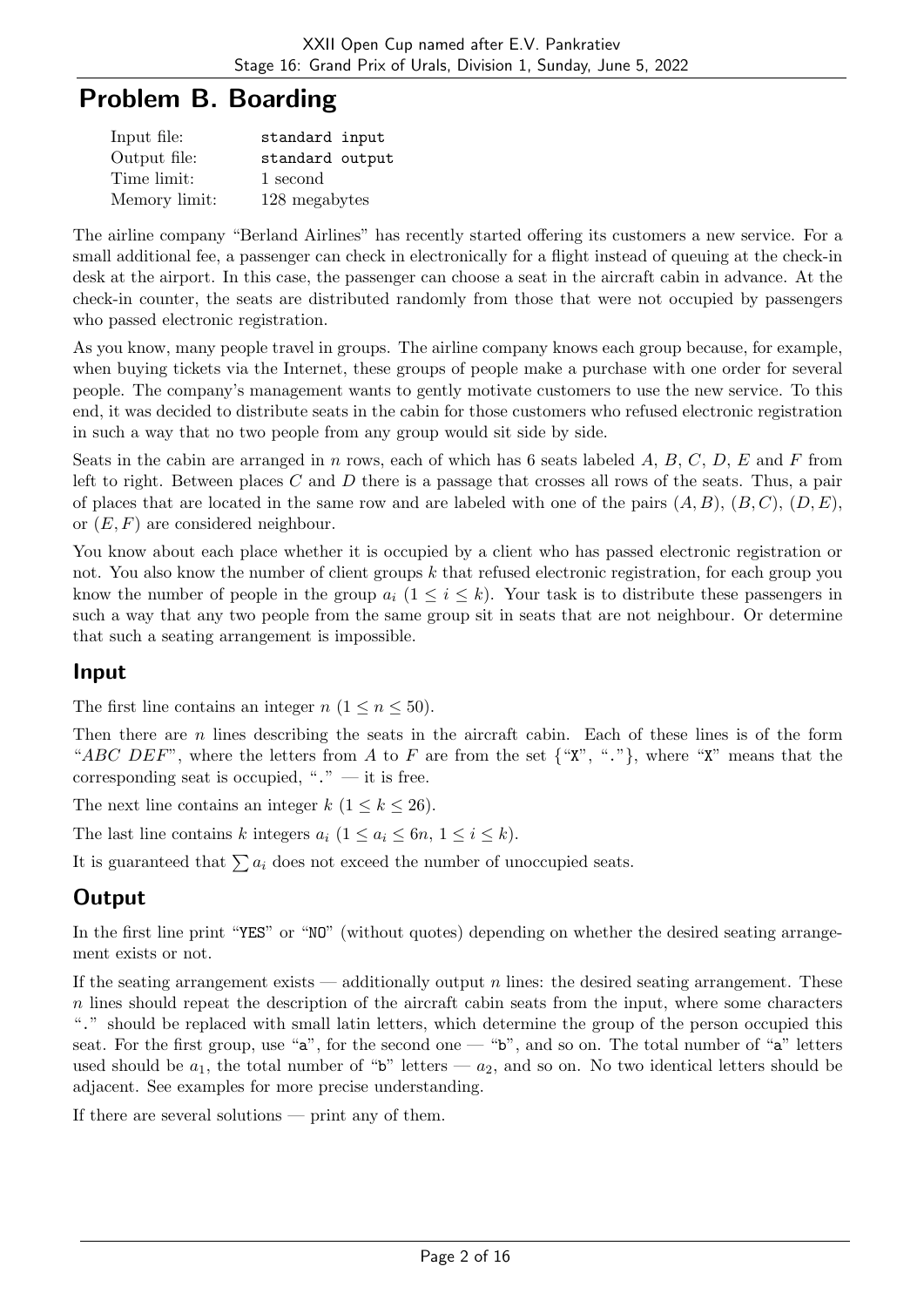| standard input                | standard output |
|-------------------------------|-----------------|
| 3                             | YES             |
| $\cdots$                      | aba aba         |
| $\cdots$                      | acb acb         |
| X . X.                        | Xdb .X.         |
| 4                             |                 |
| 6521                          |                 |
| 3                             | YES             |
| $\cdots \cdots \cdots$        | aba aba         |
| $.XX$                         | aXX a.a         |
| $X \cdot \cdot \cdot \cdot X$ | X.a a.X         |
| $\overline{2}$                |                 |
| 92                            |                 |
| 3                             | NO              |
| $\cdots \cdots \cdots$        |                 |
| $.XX$                         |                 |
| $X \cdot \cdot \cdot \cdot X$ |                 |
| $\boldsymbol{2}$              |                 |
| 2 10                          |                 |
|                               |                 |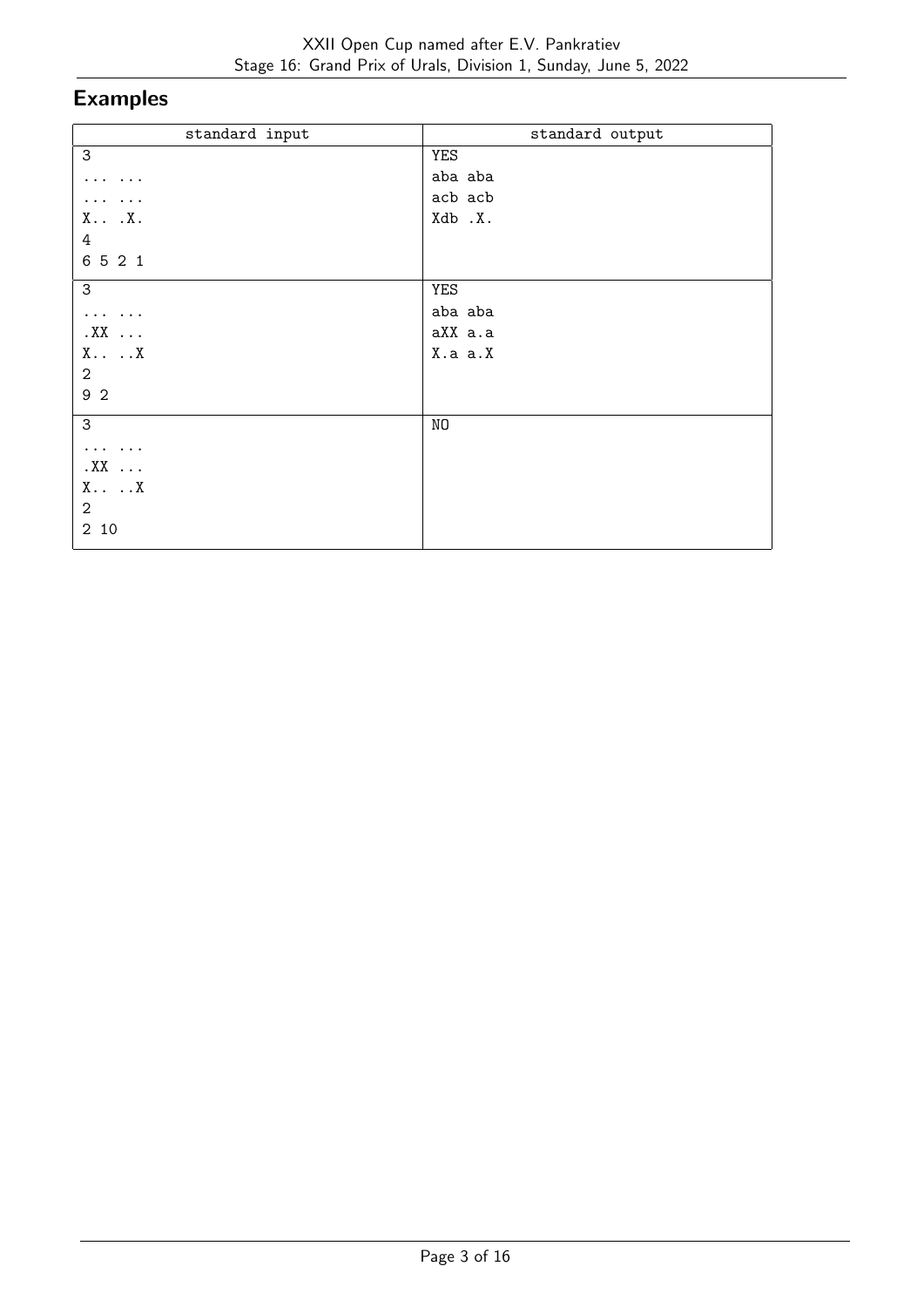# Problem C. Cross Puzzle

| Input file:   | standard input  |
|---------------|-----------------|
| Output file:  | standard output |
| Time limit:   | 1 second        |
| Memory limit: | 128 megabytes   |

You are given a table of numbers of size  $5 \times 5$ , each cell of the table contains an integer from 1 to 5, and each number from 1 to 5 occurs in the table exactly 5 times.

In one move, it is allowed to cyclically shift all the numbers in any row or in any column. Each possible move is represented by a symbol from "A" to "T", as shown below. The goal of the game is to collect a cross of identical numbers in the center of the table in the least number of moves.

|                                       | $\uparrow$ P $\uparrow$ Q $\uparrow$ R $\uparrow$ S $\uparrow$ T   |   |   |   |                |                 |                |   |   |   | $\uparrow$ P $\uparrow$ Q $\uparrow$ R $\uparrow$ S $\uparrow$ T   |              |                 |   |                |                |                |   | $\uparrow$ P $\uparrow$ Q $\uparrow$ R $\uparrow$ S $\uparrow$ T   |                 |
|---------------------------------------|--------------------------------------------------------------------|---|---|---|----------------|-----------------|----------------|---|---|---|--------------------------------------------------------------------|--------------|-----------------|---|----------------|----------------|----------------|---|--------------------------------------------------------------------|-----------------|
| $O \left( \sqrt{\frac{1}{2}} \right)$ |                                                                    |   | 3 | 5 |                |                 |                |   |   | 3 | 5                                                                  |              | $\rightarrow A$ |   |                |                | $\overline{2}$ | 5 |                                                                    | $\rightarrow$ A |
| $N \leftarrow$                        |                                                                    | 2 | 3 |   | $\overline{2}$ |                 | $N \leftarrow$ | 2 | 2 | 3 |                                                                    | റ            | $\rightarrow$ B |   |                | $\overline{2}$ | 3              |   | ച                                                                  | $\rightarrow B$ |
| $M \leftarrow$                        |                                                                    | 3 |   | 4 | $\overline{2}$ |                 | $M \leftarrow$ | 2 | 3 | 3 | 3                                                                  | $\pm$        |                 | Н | $M \leftarrow$ | 3              | 3              |   |                                                                    | $\rightarrow C$ |
| $L \leftarrow$                        |                                                                    | 5 |   |   | 4              |                 |                |   | 5 |   | 4                                                                  | $\mathbf{4}$ | $\rightarrow D$ |   |                | $\overline{5}$ | 3              |   |                                                                    |                 |
| $K \cdot$                             |                                                                    | 5 |   |   | $\mathbf{G}$   | $\rightarrow E$ | Κ              |   |   | ച | 4                                                                  |              | $\rightarrow E$ |   |                | 5              |                |   | 5                                                                  | $\rightarrow E$ |
|                                       | $\downarrow J \downarrow I \downarrow H \downarrow G \downarrow F$ |   |   |   |                |                 |                |   |   |   | $\downarrow J \downarrow I \downarrow H \downarrow G \downarrow F$ |              |                 |   |                |                |                |   | $\downarrow J \downarrow I \downarrow H \downarrow G \downarrow F$ |                 |

Write a program that finds the shortest sequence of moves that solves the puzzle. If there are several such sequences — find the lexicographically smallest one.

#### Input

The first line contains an integer  $T$  — the number of tests  $(1 \le T \le 10)$ . Then there are 5T lines with 5 numbers each. The first 5 of them describe the first test, the next 5 describe the second one, and so on. It is guaranteed that every test uses each of the numbers from 1 to 5 exactly 5 times.

## **Output**

Print  $T$  lines — one line per test. For each test, print the shortest sequence of moves as a string consisting of letters from "A" to "T". If there are several the shortest sequences — print the lexicographically smallest one. If the puzzle is already complete, instead of an empty string, print "Already done" without quotes. If the puzzle cannot be solved — print "Impossible" without quotes.

| standard input          | standard output |
|-------------------------|-----------------|
| 3                       | CH              |
| 1 1 3 5 1               | Already done    |
| 2 2 3 1 2               | ICPC            |
| 3 3 3 4 2               |                 |
| 5 1 4 4<br>4            |                 |
| 5 5 2 4 5               |                 |
| 1 2 5 1<br>1            |                 |
| 2 2 3 1 2               |                 |
| 2 3 3 3 4               |                 |
| 4 5 3 4 4               |                 |
| 5 5 1 4 5               |                 |
| 2 3 4 5 2               |                 |
| 1 1 3 4<br>5            |                 |
| 4 2 4 5<br>$\mathbf{1}$ |                 |
| 3 1 3 4<br>$\mathbf{1}$ |                 |
| 2 5 3 5 2               |                 |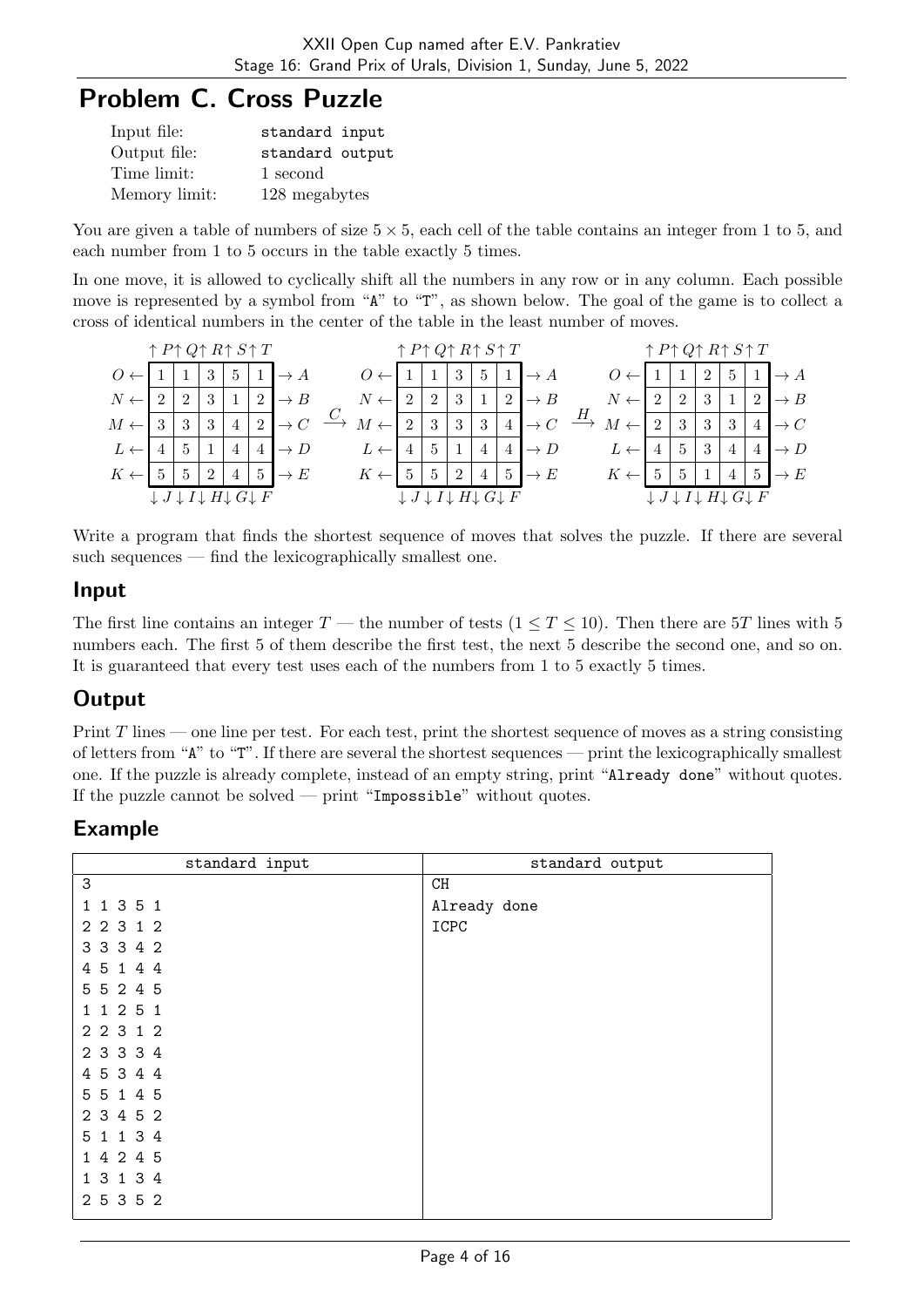# Problem D. Deleting Numbers

| Input file:   | standard input  |
|---------------|-----------------|
| Output file:  | standard output |
| Time limit:   | 1 second        |
| Memory limit: | 128 megabytes   |

You are given an array of positive integers of length  $n$ . All its elements are numbered by consecutive numbers from 1 to n from left to right. All numbers in the array are pairwise distinct.

You have to remove the largest amount of numbers from the array. You can delete a number only if its parity matches the parity of the position in the array where this number is located. After deletion, all numbers to the right of the deleted one are shifted to the left by 1, and the length of the array is reduced by one. Note that after deleting a number, the ability to delete other numbers in the array may appear or disappear.

For example, let the initial array is [2, 8, 7, 9, 5]. The numbers 8, 7, and 5 can be removed. Let's remove the number 8. Then the array will take the form  $[2, 7, 9, 5]$ . Now only the number 9 can be removed. Let's delete it, the array will become [2, 7, 5]. Now only 5 can be deleted, after deleting which we get the array  $[2, 7]$ . Further numbers cannot be deleted. Note that for the array  $[2, 8, 7, 9, 5]$  it is possible to carry out such a sequence of deletions that only one number remains in the end.

Determine in what order the numbers should be removed in order to remove the maximum number of them.

#### Input

The first line contains an integer  $n (1 \le n \le 10^5)$ .

The second line contains n positive integers separated by a space — the initial array.

The numbers in the array are pairwise distinct and do not exceed  $10<sup>9</sup>$ .

## **Output**

In the first line print an integer k — the maximum amount of numbers that can be removed  $(0 \le k \le n)$ . In the second line print k numbers from the input array separated by a space in the order in which they need to be removed. If there are several optimal deletion sequences — print any of them.

| standard input | standard output |
|----------------|-----------------|
| 'n             |                 |
| 28795          | 7958            |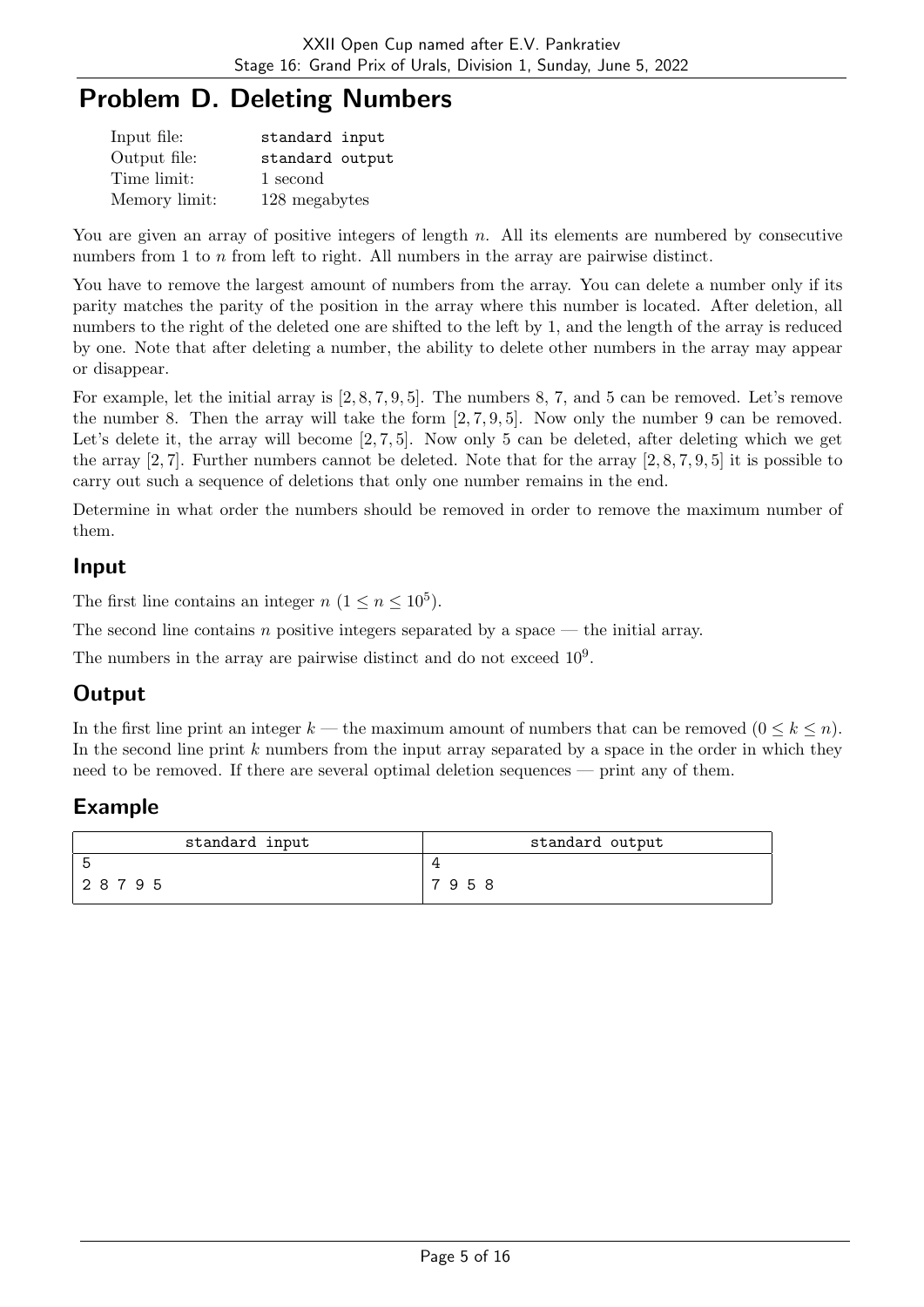# Problem E. Easy Moving

| Input file:   | standard input  |
|---------------|-----------------|
| Output file:  | standard output |
| Time limit:   | 1 second        |
| Memory limit: | 128 megabytes   |

One day, Alice sent Bob the string s, consisting of the letters "E", "N", "S", "W" and the following message:

"If you imagine a Cartesian coordinate system, where the x axis points to the east, and  $y$  to the north, then stand at the point  $(0, 0)$  and sequentially execute all commands from the string s from left to right (where "E" — move 1 step to the east, "N" — move 1 step to the north, "S" — 1 step to the south, "W" — 1 step to the west), then you come to the point where the treasure is buried".

Without thinking twice, Bob executed all the commands from the string s and got to the point  $(x_0, y_0)$ . He did not find the treasure there, which he informed Alice about. To which Alice replied:

"Oh, I made a mistake. In the string s, replace the *i*-th letter with c. And then the string s will definitely lead to the treasure".

Bob replaced the *i*-th letter in s with c, repeated all the commands again, got to the point  $(x_1, y_1)$ , but again did not find the treasure there. After informing Alice about this, Bob received an answer that another mistake had occurred, and again one letter in s needed to be changed. Bob changed the letter again, repeated the sequence of commands...

This was repeated q times. Bob never found the treasure.

Your task is to identify all the points where Bob tried to find the treasure, in chronological order.

#### Input

The first line contains string s of length from 1 to  $10^5$ , consisting of letters "E", "N", "S" and "W".

The second line contains an integer  $q$   $(1 \leq q \leq 10^5)$ .

Each of the following q lines contains an integer i and a letter c, which are space-separated  $(1 \le i \le |s|,$  $c \in \{$  "E", "N", "S", "W" }).

### **Output**

Print  $q + 1$  lines containing 2 numbers each — the coordinates of the points where Bob tried to find the treasure, in chronological order. Thus, the first line should contain the coordinates of the point  $(x_0, y_0)$ for the initial line s, the following q lines — after each of the q corrections.

### Example

| standard input | standard output |
|----------------|-----------------|
| NEE            | 2 1             |
| 4              | $2 - 1$         |
| 1 <sub>S</sub> | 1 <sub>0</sub>  |
| 1 W            | $1\,0$          |
| 2 E            |                 |
| 3 N            |                 |
|                |                 |

### **Note**

In the example, the command strings after each change are the following: "SEE", "WEE", "WEE", "WEN".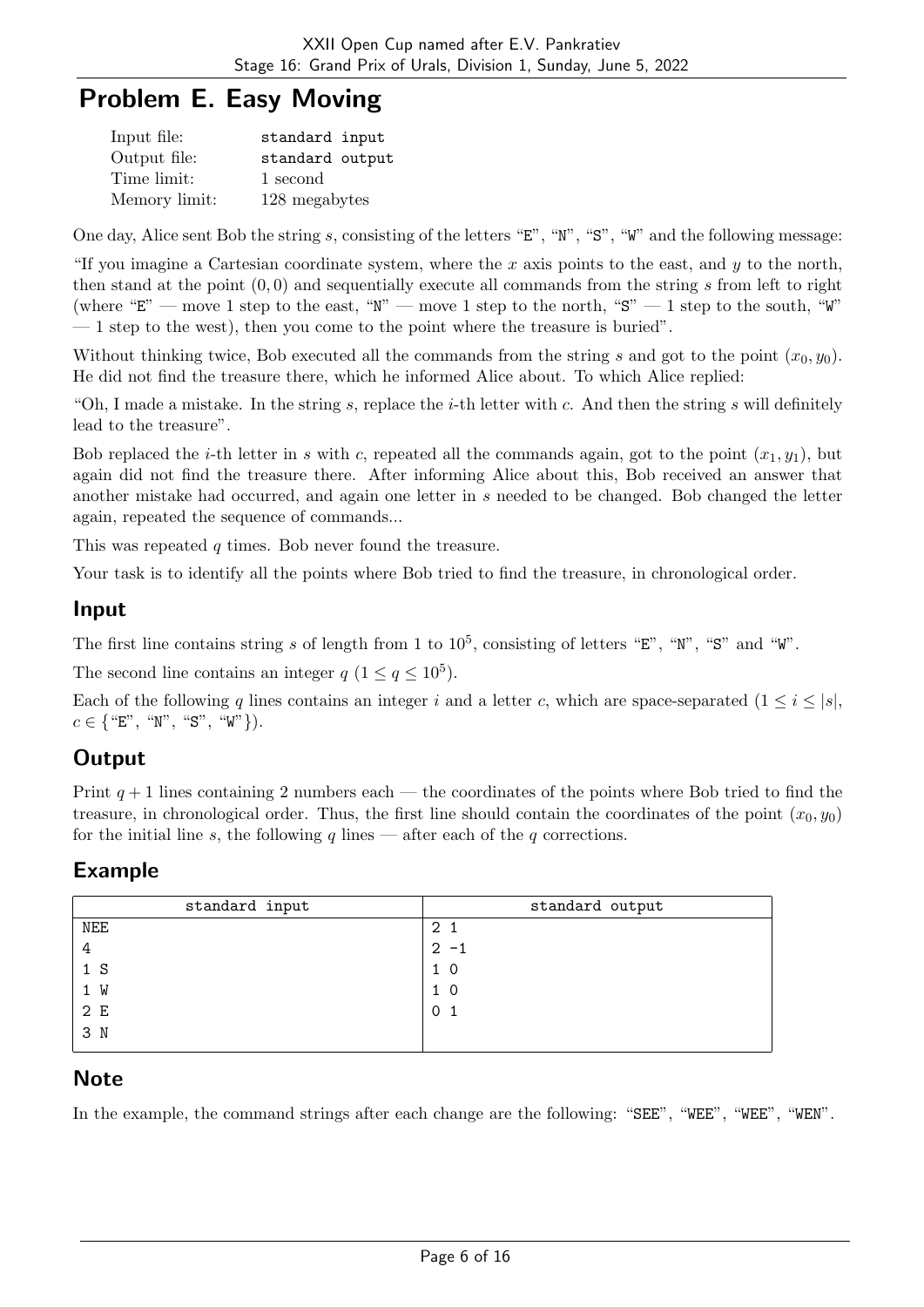# Problem F. Fast Food

| Input file:   | standard input  |
|---------------|-----------------|
| Output file:  | standard output |
| Time limit:   | 3 seconds       |
| Memory limit: | 128 megabytes   |

Hard times have come for the network of fast food restaurants Mugdonald's. In order not to go bankrupt, the network management decided to save on labor.

Representatives of the network came to the nearest university and found m hungry students there, ready to work for a penny. Exactly  $n$  days left until the end of the working quarter, each student expressed his wishes about the amount of remuneration for work on each of these days. On each working day, the management of the Mugdonald's network must choose exactly one of the students to stand at the checkout. And it is desirable to choose so that in the end to spend as little money as possible on the salaries of employees.

The matter is complicated by the following fact: you have to stand at the cash desk around the clock, and each *i*-th student cannot stay awake for more than  $a_i$  days in a row. Therefore, the schedule must be designed in such a way that workers do not lose consciousness.

Help the Mugdonald's make schedule the way they want.

### Input

The first line contains two numbers:  $n$  — the number of working days and  $m$  — the number of hungry students  $(1 \le n \le 1500, 2 \le m \le 1500)$ .

The second line contains m integers  $a_i$  (1  $\leq i \leq m$ ) that describe for each student the maximum number of days in a row that he can stay awake  $(1 \le a_i \le n)$ .

The next m lines contain n non-negative integers each, and the j-th number of the i-th line means the amount of money  $c_{ij}$ , for which the *i*-th student is ready to work in *j*-th day  $(0 \le c_{ij} \le 10^6, 1 \le i \le m, 1 \le j \le n).$ 

Numbers in lines are separated by spaces.

## **Output**

In the first line print a single number — the minimum amount of money that the management of the Mugdonald's needs to spend.

In the second line print n integers, the *i*-th of which determines the number of the student who will have to be at the cash desk on the i-th day.

| standard input | standard output |
|----------------|-----------------|
| 52             | 9               |
| 2 <sub>2</sub> | 1 1 2 2 1       |
| 1 3 6 4 1      |                 |
| 5 2 3 1 1      |                 |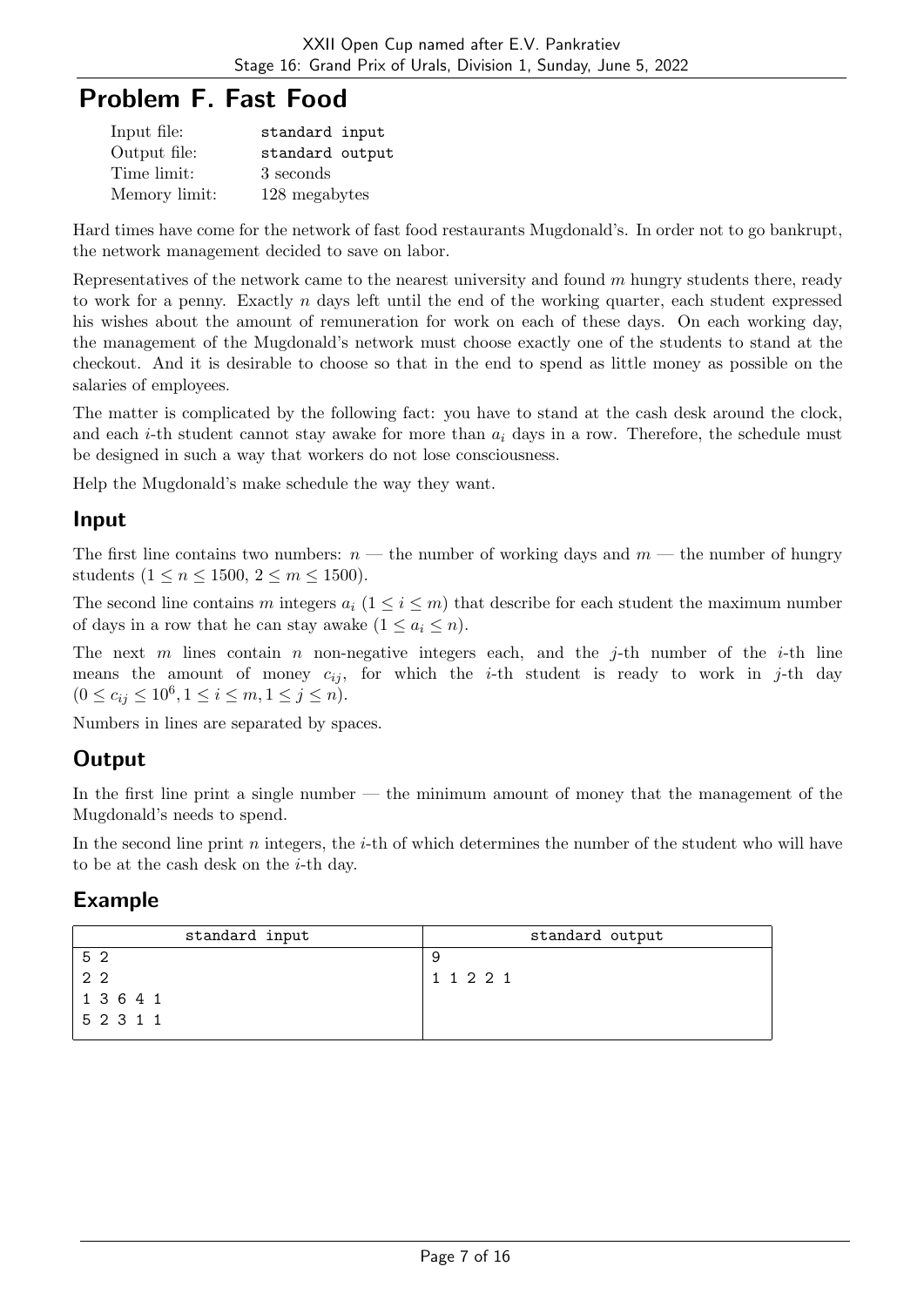# Problem G. Graph Reduction

| Input file:   | standard input  |
|---------------|-----------------|
| Output file:  | standard output |
| Time limit:   | 1 second        |
| Memory limit: | 128 megabytes   |

An undirected graph is called *cubic* if three edges go from each of its nodes. We will consider such graph not containing any loops or multiple edges. It is easy to prove that such graph always contains an even number of nodes.

An undirected graph is called *bipartite* if all its nodes can be divided into two subsets such that there's no edge that would connect two nodes of one and the same subset.

You are given a cubic graph containing  $2n$  nodes and  $3n$  edges. Remove from it exactly n egdes so that the result was a bipartite graph. Otherwise write that the task is impossible to perform.

### Input

The first line contains an integer  $n (2 \le n \le 10^5)$ . Next 3n lines describe the graph's edges: the *i*-th of these lines describes the *i*-th edge of the graph and contains two integers u and  $v$  — the numbers of nodes connected by it  $(1 \le u, v \le 2n)$ .

It is guaranteed that the graph is cubic, that ts exactly three edges go from each node; besides, the graph has no loops and multiple edges.

## **Output**

If there's no solution, then print "Impossible" without the quotes.

Otherwise, print "Possible" without the quotes; print on the second line space-separated n numbers the numbers of edges that need to be removed. The edges are numbered starting from one in the order in which they are given in the input data. If there are several solutions, print any of them.

| standard input            | standard output |
|---------------------------|-----------------|
| $\ensuremath{\mathsf{3}}$ | Possible        |
| $1\,4$                    | 123             |
| 15                        |                 |
| 16                        |                 |
| 24                        |                 |
| 2 <sub>5</sub>            |                 |
| 26                        |                 |
| 3 4                       |                 |
| 3 5                       |                 |
| 36                        |                 |
| $\sqrt{2}$                | Possible        |
| $1\,2$                    | 2 5             |
| 1 <sub>3</sub>            |                 |
| 14                        |                 |
| 2 3                       |                 |
| 2 4                       |                 |
| 3 4                       |                 |
|                           |                 |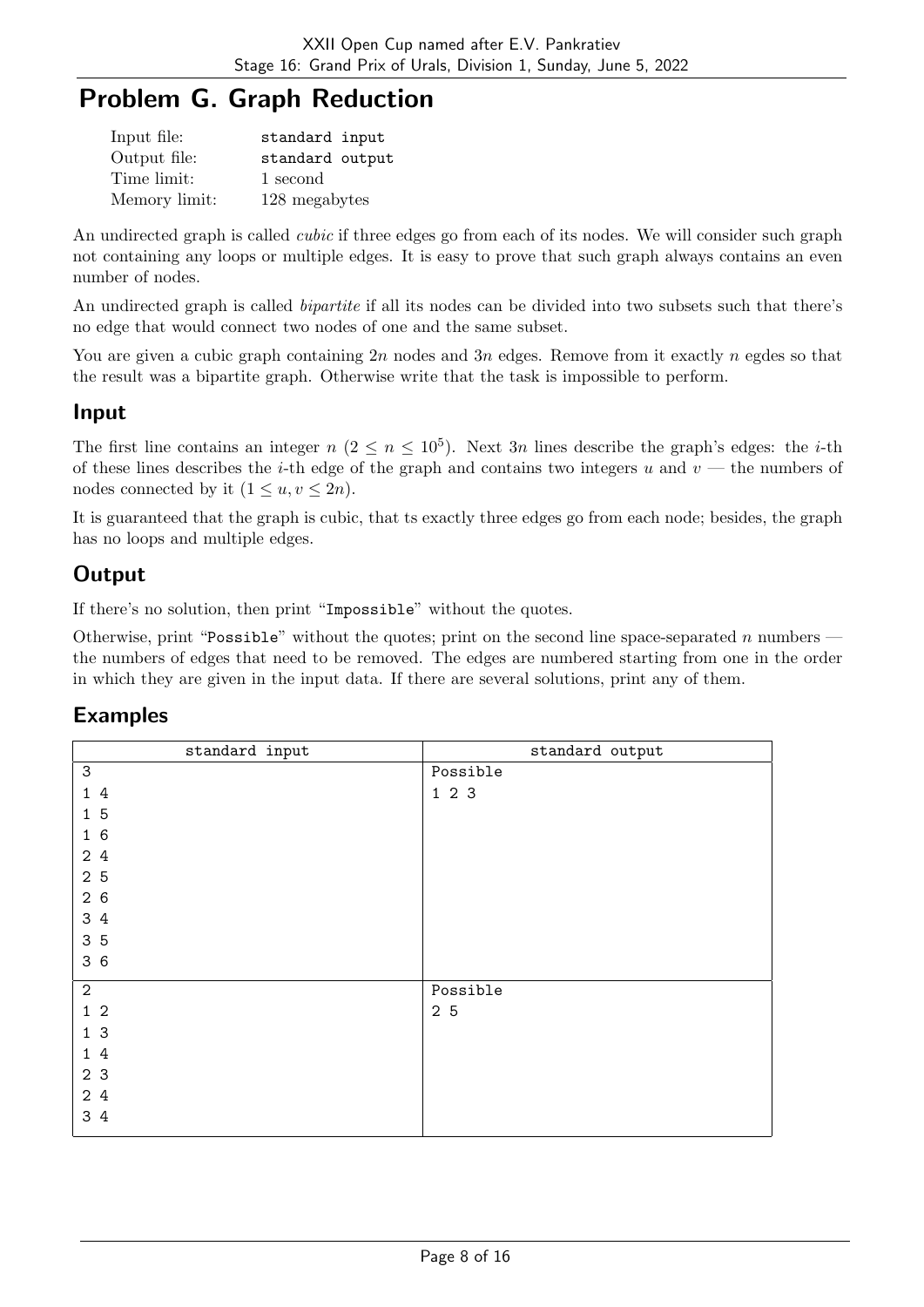# Problem H. Hoshi Sudoku

| Input file:   | standard input  |
|---------------|-----------------|
| Output file:  | standard output |
| Time limit:   | 6 seconds       |
| Memory limit: | 128 megabytes   |

Hoshi Sudoku is a variation of the popular Sudoku puzzle. The Sudoku grid consists of 6 large triangles divided into 9 small triangles arranged as shown in the figure below. Some triangles contain numbers from 1 to 9.



To solve a Hoshi Sudoku, you need to fill all the small triangles with numbers from 1 to 9 so that in each large triangle, as well as in small triangles on 18 lines (6 lines in each of the 3 directions), each number occurs at most once. Note that 6 lines of 18 contain 8 triangles instead of 9, so only 8 of 9 numbers should be used on these lines, but they must also be pairwise distinct.

A correctly composed Hoshi Sudoku has a unique solution. You need to check if the puzzle is correctly composed, namely, to determine how many solutions the given Hoshi Sudoku has. Two solutions are considered different if there is a triangle in which the numbers in the two solutions differ. Also, if the solution is unique — you need to find that solution.

### Input

You are given 8 lines that describe the initial state of the puzzle. In total, there are 54 non-whitespace characters in the input, each of which can be either ".", or a number from "1" to "9". "." means that the corresponding triangle is empty. Triangles are listed line by line from top to bottom, in each line from left to right. See examples for more precise understanding.

It is guaranteed that in the input any of the 6 large triangles and any of the 18 lines contains each number from 1 to 9 at most once.

## **Output**

Print "No solutions" if the puzzle has no solutions. If there is only one solution — print "Single solution" in the first line, and in the next 8 lines print the solution itself in the same format as in the input. If there is more than one solution — print "x solutions", where x is the number of solutions.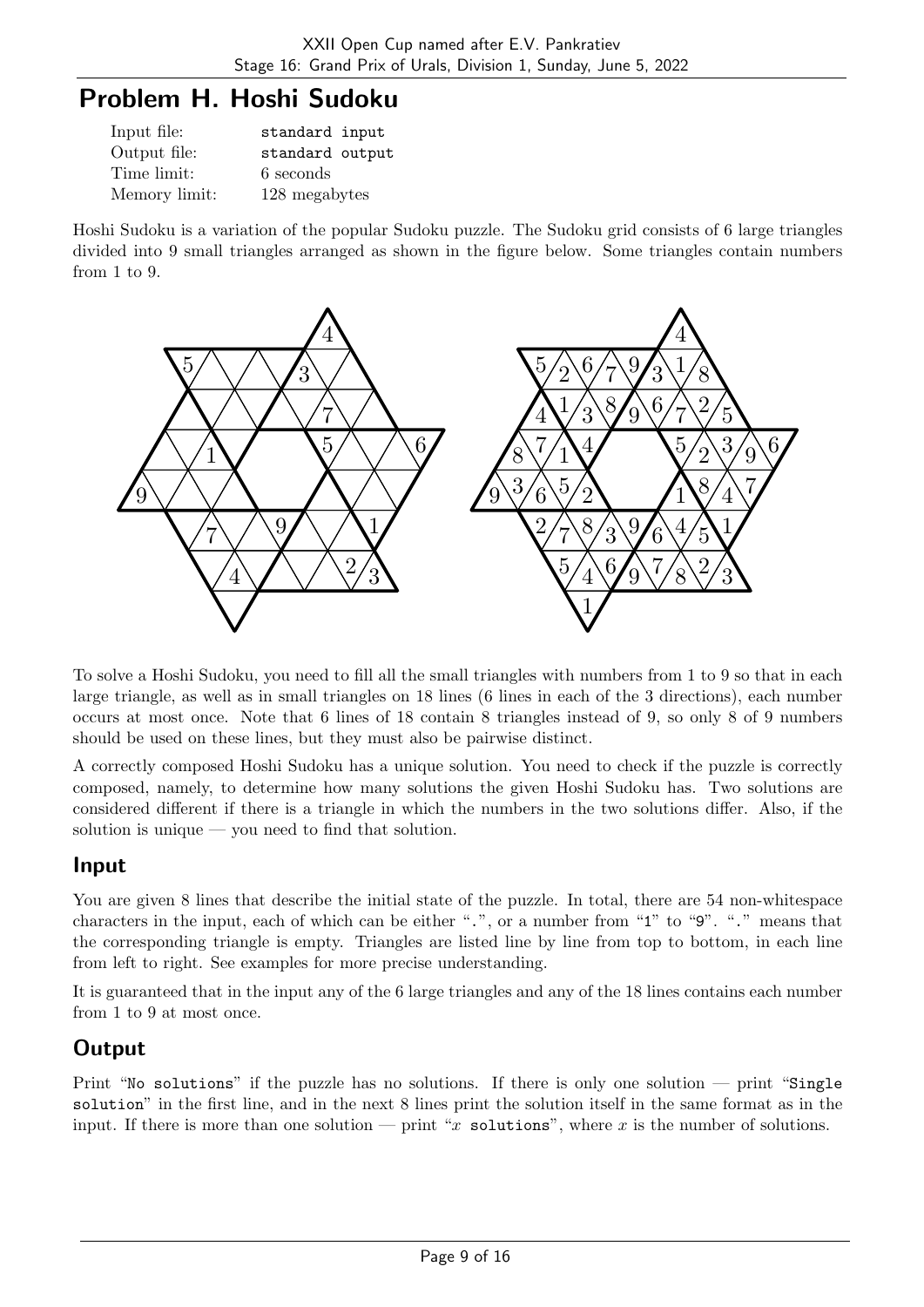## Examples

| standard input            | standard output        |
|---------------------------|------------------------|
| 4                         | Single solution        |
| 53                        | 4                      |
| . 7                       | 52679318               |
| 1. 56                     | 413896725              |
| 9 9                       | 8714 52396             |
| .7. .9.1                  | 93652 1847             |
| .4. 23                    | 278396451              |
| $\Box$                    | 54697823               |
|                           | $\mathbf{1}$           |
| $\overline{4}$            | No solutions           |
| 53                        |                        |
| . 7                       |                        |
| 1. 56                     |                        |
| $9 \t $                   |                        |
| .7. .9.1                  |                        |
| .4.08.23                  |                        |
| $\sim$                    |                        |
| $\overline{4}$            | 456 solutions          |
| $\dots 3$                 |                        |
| . 7                       |                        |
| $1.$ $6$                  |                        |
| $9 \t \t$                 |                        |
| .7. .9.                   |                        |
| $.4. \ldots .3$           |                        |
| $\sim 10^{-10}$ m $^{-1}$ |                        |
| $\ddot{\phantom{a}}$      | 801655626240 solutions |
| .                         |                        |
| .                         |                        |
|                           |                        |
|                           |                        |
| 2.2.2.2.2.2.2             |                        |
| .                         |                        |
| $\bullet$                 |                        |

### **Note**

As a bonus, here are some more Hoshi Sudokus. You can use them to test the program, or just try to solve by hands after the contest. Each of these puzzles has a unique solution.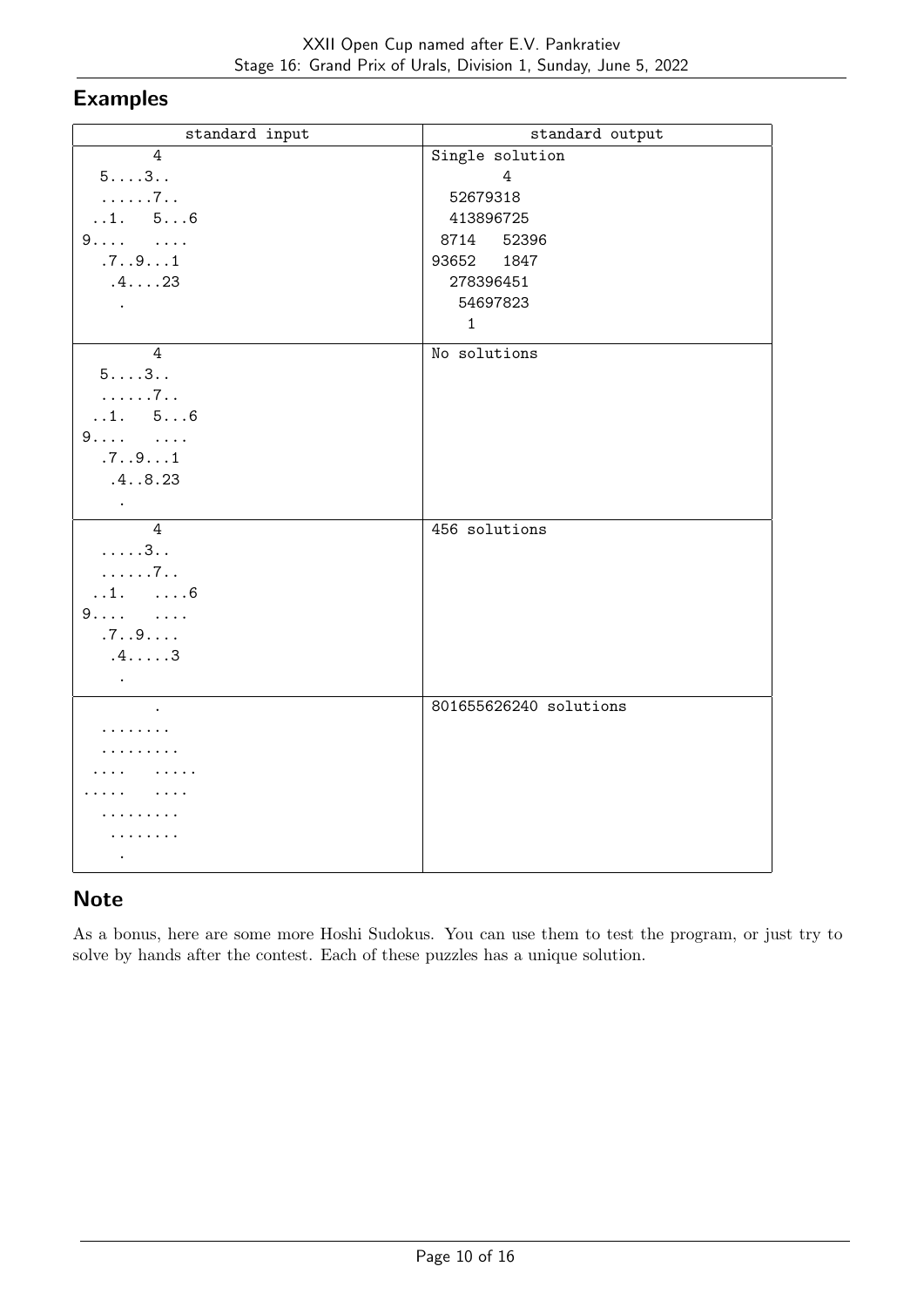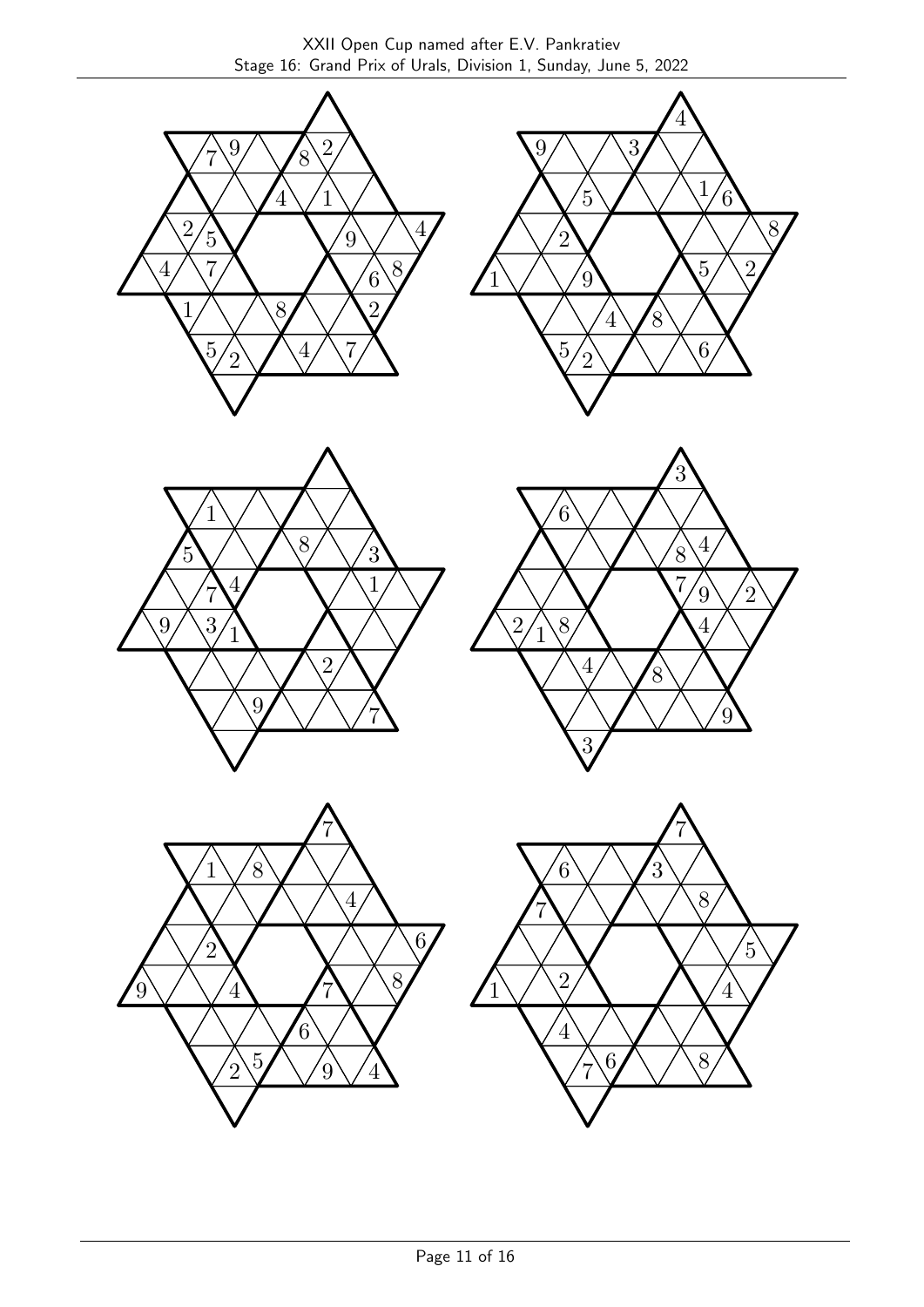## Problem I. Imbalance

| Input file:   | standard input  |
|---------------|-----------------|
| Output file:  | standard output |
| Time limit:   | 1 second        |
| Memory limit: | 128 megabytes   |

A rooted tree is called binary if each node has no more than two children connected to it a level below from the left and from the right. Thus, any node of a binary tree can be reached from the root by sequentially moving down to the left or right child node. These child nodes can also be considered as the roots of subtrees placed below the given nodes. We will refer to these subtrees as the left and right subtrees. If there is no child node on the left or right — we will assume that the corresponding subtree is empty.

The *height* of a binary tree is the length of the longest path from the root to the node below it in the tree. We assume that the height of an empty subtree is zero. A binary tree is called balanced if, for any node, the heights of the left and right subtrees differ by no more than one. A binary tree is called perfectly balanced if, for any node, the heights of the left and right subtrees are equal.

It is clear that there are balanced binary trees of varying degrees of perfection. Let the imbalance of a balanced binary tree be the number of nodes for which the heights of the left and right subtrees differ by exactly one.

Count the number of balanced binary trees of n vertices that have imbalance k. Two trees are considered different if there is a sequence of movings down left-right from the root such that in one tree it leads to some node, but not in the other. Since the answer can be very large, calculate it modulo  $10^9 + 7$ .

#### Input

You are given two integers n and  $k$   $(1 \le n \le 10^5, 0 \le k \le 20)$ .

## **Output**

Print one number — the answer modulo  $10^9 + 7$ .

### Examples

| standard input | standard output |
|----------------|-----------------|
| ⇁              |                 |
| 92             |                 |
| 20 4           | 480             |

## **Note**

The figure below shows all 4 variants of balanced binary trees with 9 nodes and imbalance 2. Nodes that give the imbalance are marked in gray.

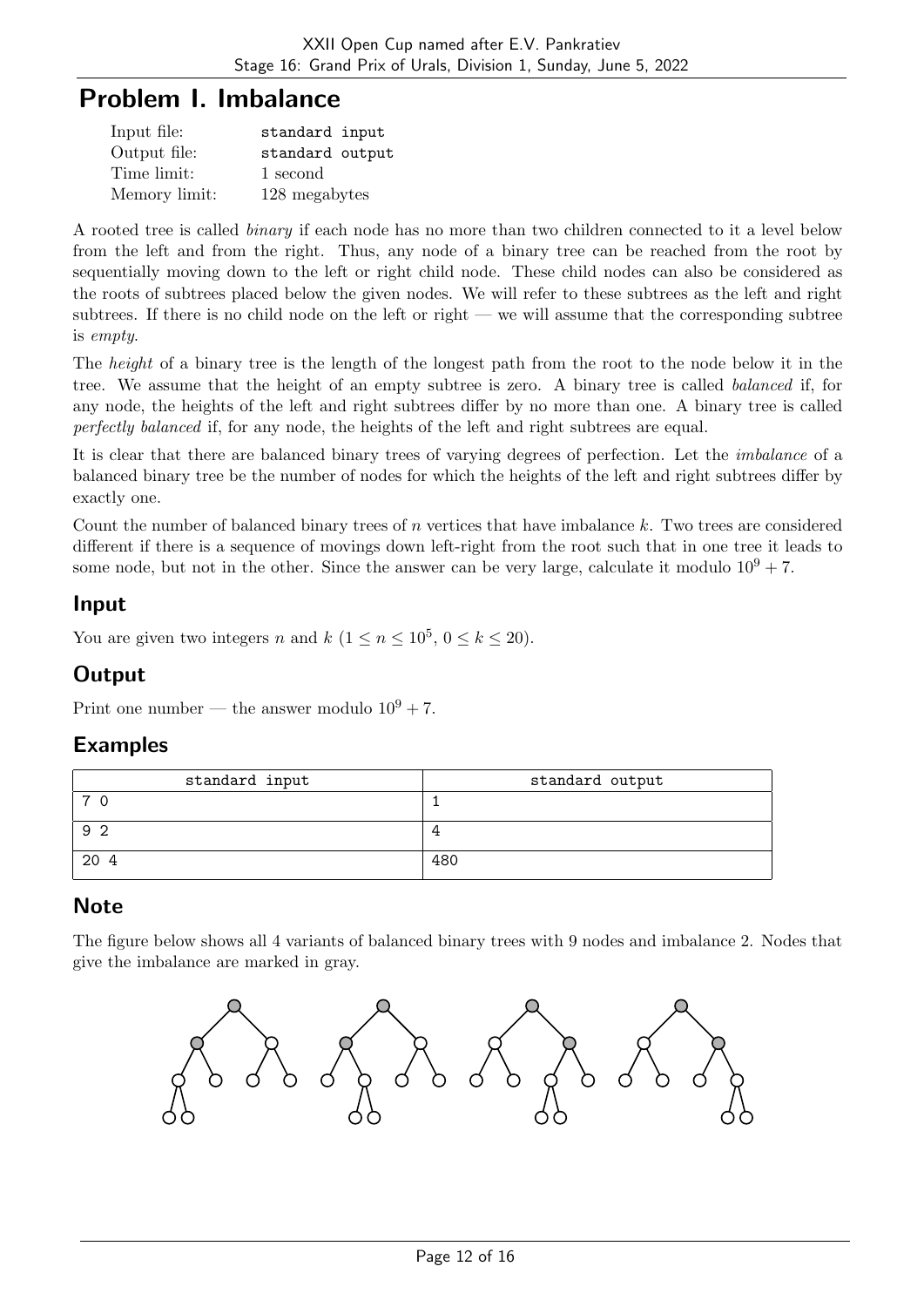## Problem J. Jurassic Park

| Input file:   | standard input  |
|---------------|-----------------|
| Output file:  | standard output |
| Time limit:   | 1 second        |
| Memory limit: | 128 megabytes   |

Today Maxim visited the Jurassic Park, where he saw many models of dinosaurs. Some of them were life-sized now-extinct dinosaurs, and some even moved.

Maxim wrote down the names of the dinosaurs he liked most in his notebook in order to search for additional information on them at home in the Internet. Arriving home, Maxim found that the list turned out to be too large in order to study all these dinosaurs in one day. So he decided to split the study into 3 days as follows:

- Dinosaurs whose names end with "saurus" will be studied by Maxim on the first day.
- Dinosaurs whose names end in "raptor", "ceratops", "odon", "pteryx", or "mimus", Maxim will study on the second day.
- On the third day, Maxim will study all the other dinosaurs.

From the list of dinosaur names, determine how many dinosaurs Maxim will study on each of the 3 days.

#### Input

The first line contains an integer  $n$  — the number of dinosaur names in the list  $(1 \le n \le 100)$ . Next come  $n$  names of dinosaurs, one per line. Each name is a string consisting of small Latin letters from  $5$ to 23 characters long. It is guaranteed that all dinosaur names in the list are pairwise distinct.

## **Output**

Print 3 numbers, separating them with a space — the number of dinosaurs Maxim will study on the first, second and third days respectively.

| standard input          | standard output |
|-------------------------|-----------------|
| 12                      | 4 6 2           |
| tyrannosaurus           |                 |
| micropachycephalosaurus |                 |
| velociraptor            |                 |
| triceratops             |                 |
| diplodocus              |                 |
| graciliceratops         |                 |
| stenopelix              |                 |
| piatnitzkysaurus        |                 |
| iguanodon               |                 |
| brachiosaurus           |                 |
| caudipteryx             |                 |
| harpymimus              |                 |
|                         |                 |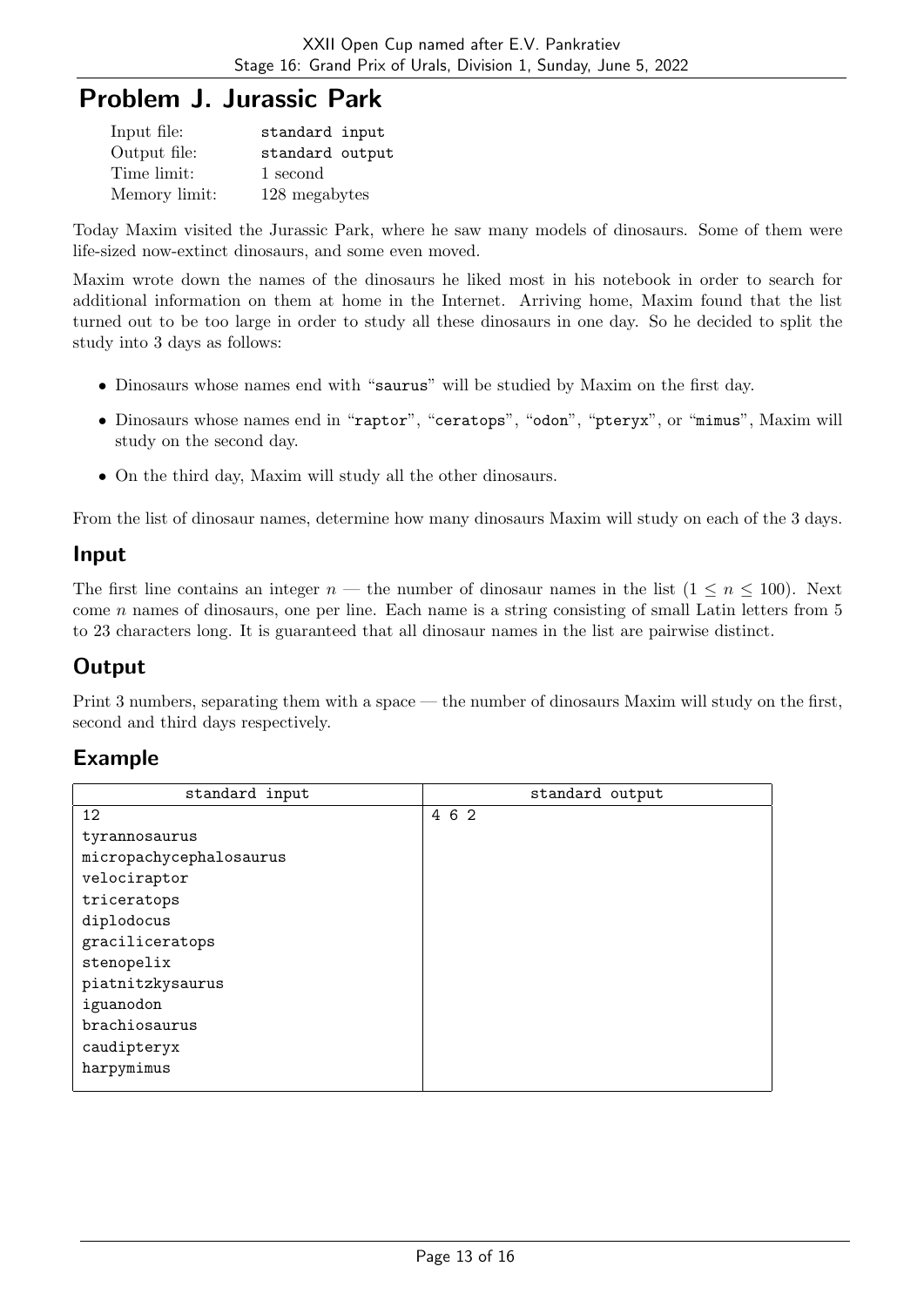# Problem K. Katana vs. Cake

| Input file:   | standard input  |
|---------------|-----------------|
| Output file:  | standard output |
| Time limit:   | 1 second        |
| Memory limit: | 128 megabytes   |

Today is Samurai Jack's birthday. Jack's friends decided to arrange a surprise and brought a huge cake in the form of a ball. But bad luck — the cake is so huge that it is not clear how to cut it, and, most importantly, with what.

Without thinking twice, Samurai Jack pulled out his katana and in a split second the cake was cut into several pieces. In total, Jack made n cuts, and his movements were so fast and precise, that none of the pieces moved in the process of cutting. Thus, if we consider the cake to be an ideal ball of radius  $R = 1$ , then as a result of cutting the ball turned out to be cut by  $n$  planes.

Who will get the biggest piece? Of course, samurai Jack, as a birthday man.

Determine the volume of a piece of cake that Jack will get.

### Input

The first line contains an integer  $n$  — the number of cutting planes  $(1 \le n \le 5)$ .

Each of the following n lines contains 4 real numbers  $A, B, C$ , and  $D$  with a precision of one decimal place, which define the equations of cutting planes of the form  $Ax + By + Cz + D = 0$  (-3  $\leq A, B, C, D \leq 3$ ).

It is guaranteed that for all equations of the planes A, B and C are not simultaneously equal to zero. No two planes match. It is also guaranteed that each plane passes at a distance of at most 0.9 from the center of the ball. The center of the ball is at the point with coordinates  $(0, 0, 0)$ .

## **Output**

Print one real number — the volume of the largest part of the ball of radius  $R = 1$  after it has been cut by n planes. Your answer will be accepted if it differs from the jury's answer by no more than  $10^{-4}$  in relative or absolute value.

| standard input      | standard output |
|---------------------|-----------------|
|                     | 1.051397        |
| 1.0 2.0 1.0 0.7     |                 |
| $-0.6$ 0.0 1.0 0.2  |                 |
| $1.0 - 3.0 1.0 0.5$ |                 |
|                     |                 |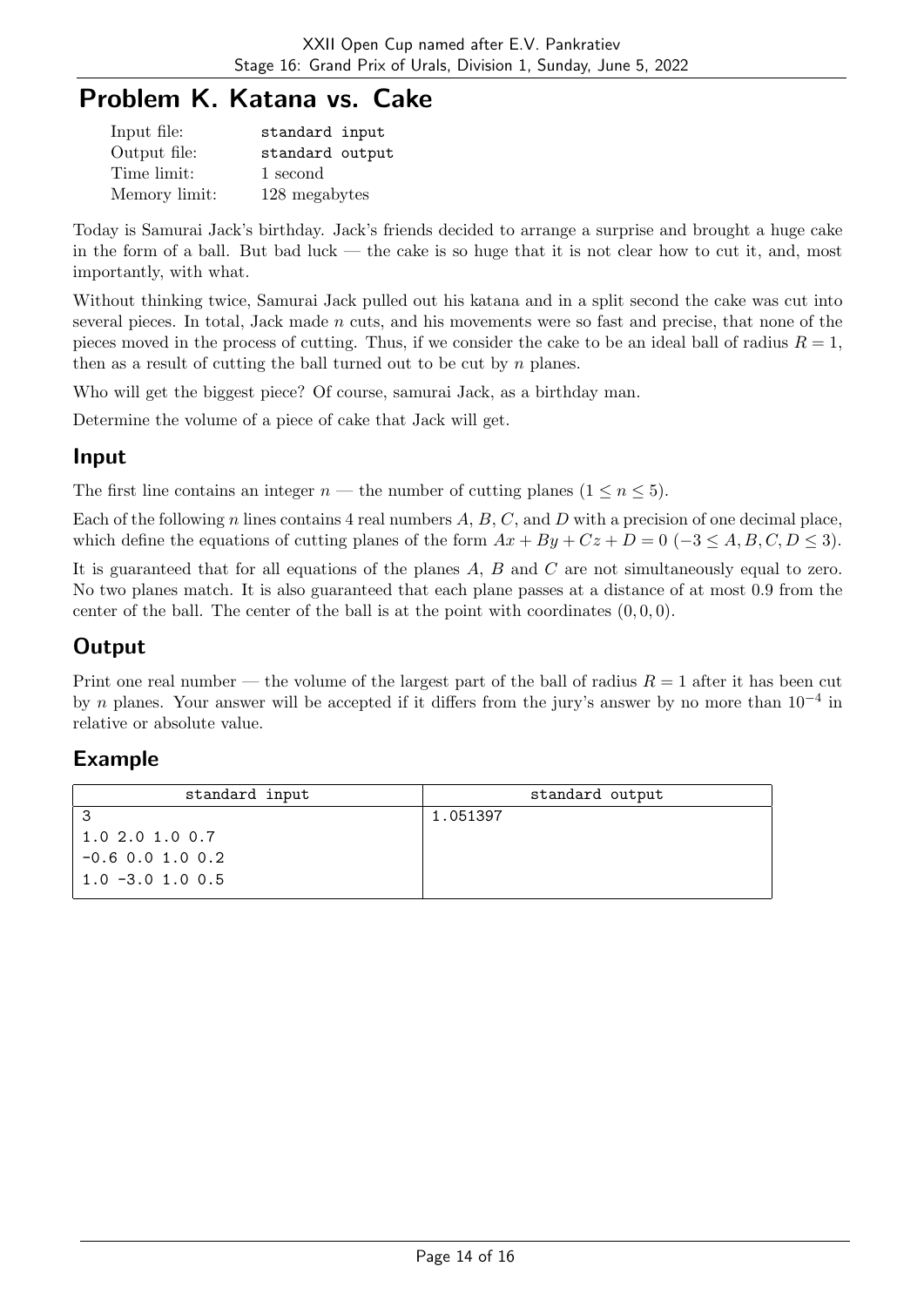## Problem L. Lusine's Sausages

| Input file:   | standard input  |
|---------------|-----------------|
| Output file:  | standard output |
| Time limit:   | 1 second        |
| Memory limit: | 128 megabytes   |

Aunt Lusine has n pigs at the pig farm. They can be numbered by consecutive integers from 1 to n. The *i*-th pig can produce  $a_i$  kilograms of meat and  $b_i$  kilograms of fat.

Aunt Lusine recently received an order for k kilograms of sausages. To fulfill the order, aunt Lusine is going to put a subset of her pigs under the knife. All the meat and fat obtained as a result will be used for the production of sausages, nothing will be thrown away or added. So, if we fix a subset of pigs  $S$ , then from them we can get  $W(S) = \sum_{i \in S} (a_i + b_i)$  kilograms of sausages. S should be such that  $W(S) \geq k$  is fulfilled (aunt Lusine plans to give surplus sausages to her nephews).

The high content of meat in sausages is a sign of high quality. Aunt Lusine wants to make sausages of the highest quality. Thus, the amount of meat for a subset of pigs S is defined as  $M(S) = \sum_{i \in S} a_i$ , and the percentage of meat in sausages is defined as  $Q(S) = M(S)/W(S) \times 100\%$ .

It is considered that sausages are of outstanding quality, if the percentage of meat in them is 70% or more. Good quality sausages are obtained with a meat content of at least 50%. If the percentage is less than  $50\%$  — there are sausages of *low* quality. Determine what the highest quality of sausages can be achieved.

#### Input

The first line contains two integers n and k  $(1 \le n \le 100, 1 \le k \le 20000)$ .

The second line contains n integers, the *i*-th of them is equal to  $a_i$  (10  $\le a_i \le 100$ ,  $1 \le i \le n$ ).

The third line contains n more integers — the values of  $b_i$  (10  $\leq b_i \leq 100$ ,  $1 \leq i \leq n$ ).

## **Output**

Print one of the lines:

- "Outstanding", if it is possible get outstanding quality sausages.
- "Good Quality", if only good quality sausages can be achieved.
- "Low Quality", if only low quality can be achieved.
- "Reject", if the order cannot be fulfilled in principle and aunt Lusine should refuse it.

| standard input | standard output |
|----------------|-----------------|
| 3 100          | Outstanding     |
| 70 50 20       |                 |
| 30 50 80       |                 |
| 3 150          | Good Quality    |
| 70 50 20       |                 |
| 30 50 80       |                 |
| 3 201          | Low Quality     |
| 70 50 20       |                 |
| 30 50 80       |                 |
| 3 3 0 1        | Reject          |
| 70 50 20       |                 |
| 30 50 80       |                 |